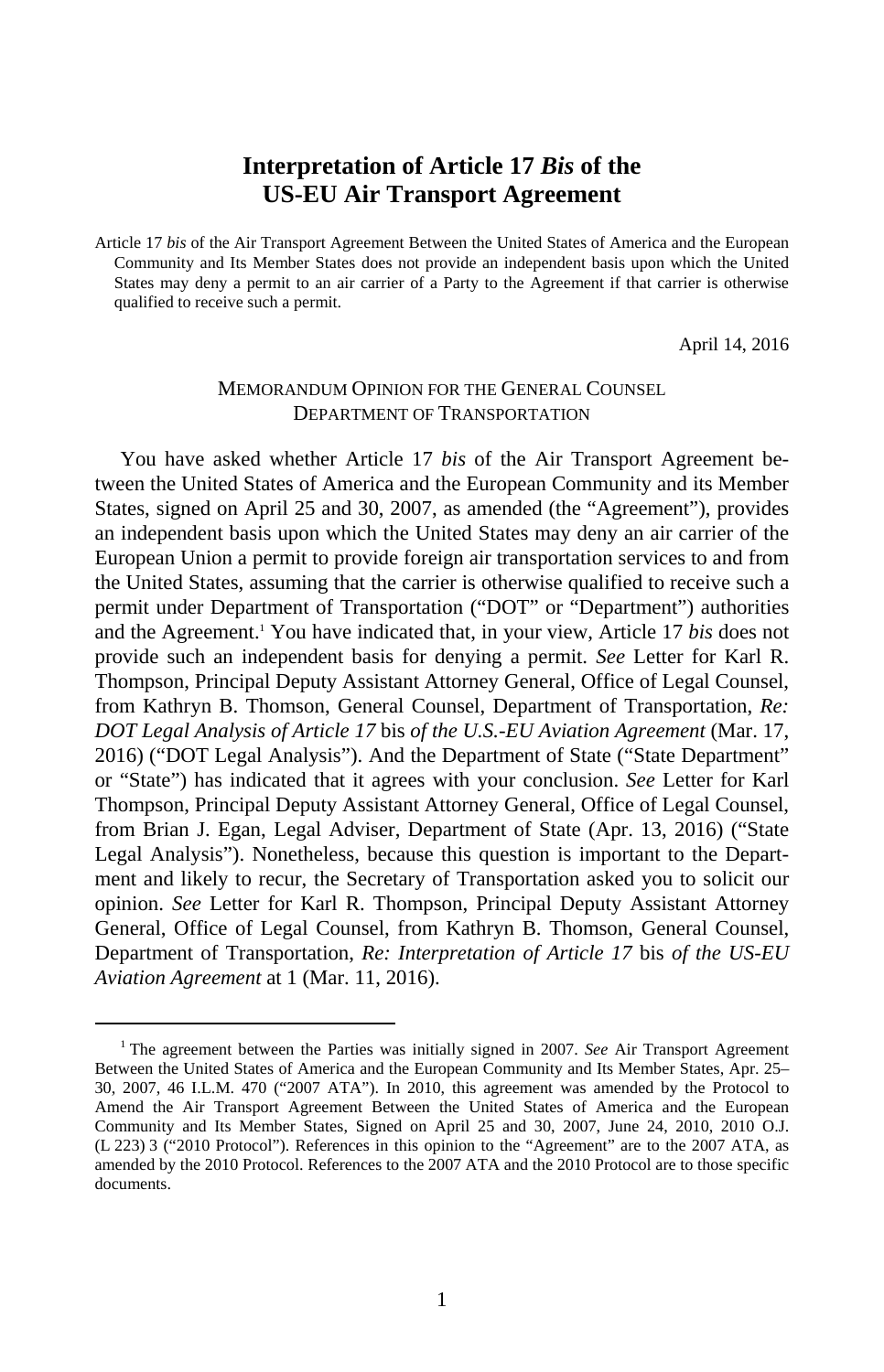We note at the outset the limited nature of your question. You have not asked for our views on the propriety of granting a permit to any particular foreign air carrier, and we do not express any views on that subject. Although you have advised us that there are ongoing permitting proceedings related to applications by Norwegian Air International and Norwegian UK, two foreign air carriers that seek to provide services under the Agreement, we express no view on whether the Secretary should or should not grant those carriers any relevant permits. We are also aware that DOT has various domestic authorities under which it evaluates permit applications. *See, e.g.*, 49 U.S.C. §§ 41301 *et seq.* You have asked us to assume that the requirements for granting a permit under these authorities have been satisfied, and we are not aware of any additional United States authorities that would be relevant to granting such a permit. The question we address is thus limited to interpreting the Agreement. That question is: assuming an air carrier satisfies the relevant preconditions for a permit set forth elsewhere in the Agreement, may the Department nonetheless deny a permit application because, in its view, granting the permit would undermine the principles articulated in Article 17 *bis*? For the reasons set forth below, we agree with DOT and State that if an air carrier of a Party to the Agreement is otherwise qualified to receive a permit, Article 17 *bis* does not provide an independent basis upon which the United States may deny the carrier's application for a permit.

### **I.**

We begin with the relevant background. In April 2007, the United States and the European Community and its Member States signed an Air Transport Agreement, which, among other things, sought "to build upon the framework of existing agreements with the goal of opening access to markets and maximizing benefits for consumers, airlines, labor, and communities on both sides of the Atlantic." Air Transport Agreement Between the United States of America and the European Community and Its Member States pmbl. at 6, Apr. 25–30, 2007, 46 I.L.M. 470 ("2007 ATA"). Under the 2007 ATA, the Parties granted certain rights to each other "for the conduct of international air transportation by the[ir] airlines." 2007 ATA art. 3.<sup>2</sup> These rights included "the right to fly across [the other Party's] territory without landing," "the right to make stops in [the other Party's] territory for non-traffic purposes," and, for airlines of the European Community and its Member States, "the right to perform international air transportation . . . from points behind the Member States via the Member States . . . to any point or points in the United States and beyond." *Id.* art. 3,  $\P$  1(a), (b) & (c)(ii). Article 4 of the 2007 ATA, entitled "Authorization," provided:

 $\overline{\phantom{a}}$  $2$ <sup>2</sup> The 2007 ATA defined "Party" as "either the United States or the European Community and its Member States." 2007 ATA art. 1, ¶ 6.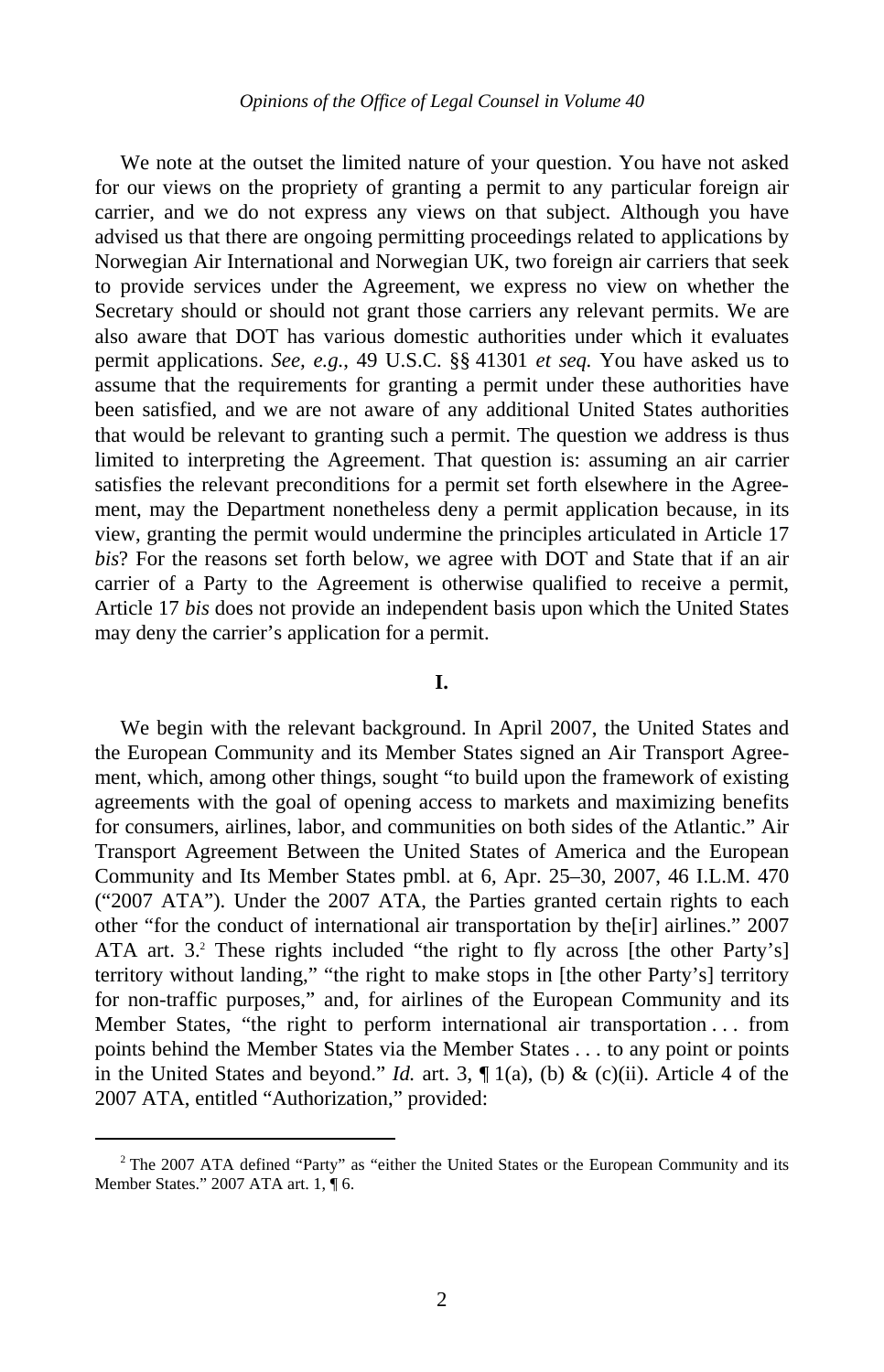On receipt of applications from an airline of one Party, in the form and manner prescribed for operating authorizations and technical permissions, the other Party shall grant appropriate authorizations and permissions with minimum procedural delay, provided:

(a) for a U.S. airline, substantial ownership and effective control of that airline are vested in the United States, U.S. nationals, or both, and the airline is licensed as a U.S. airline and has its principal place of business in U.S. territory;

(b) for a Community airline, substantial ownership and effective control of that airline are vested in a Member State or States, nationals of such a state or states, or both, and the airline is licensed as a Community airline and has its principal place of business in the territory of the European Community;

(c) the airline is qualified to meet the conditions prescribed under the laws and regulations normally applied to the operation of international air transportation by the Party considering the application or applications; and

(d) the provisions set forth in Article 8 (Safety) and Article 9 (Security) are being maintained and administered.

## *Id.* art. 4.

In order to further the "goal of continuing to open access to markets and to maximise benefits for consumers, airlines, labor, and communities on both sides of the Atlantic," the 2007 ATA also required the Parties to start "Second Stage Negotiations" after provisional application of the 2007 ATA began. *See id.* art. 21, ¶ 1. These Second Stage Negotiations resulted in a further agreement between the United States and the European Union, signed on June 24, 2010, to amend the 2007 ATA agreement. *See* Protocol to Amend the Air Transport Agreement Between the United States of America and the European Community and Its Member States, Signed on April 25 and 30, 2007, June 24, 2010, 2010 O.J. (L 223) 3 ("2010 Protocol").3 Among other things, this 2010 Protocol added to the Agreement Article 17 *bis*, entitled "Social Dimension," which provided:

> 1. The Parties recognise the importance of the social dimension of the Agreement and the benefits that arise when open markets are

 $\frac{1}{3}$ <sup>3</sup> The 2010 Protocol noted that "the European Union replaced and succeeded the European Community as a consequence of the entry into force on December 1, 2009 of the Treaty of Lisbon." *Id.* pmbl. at 4.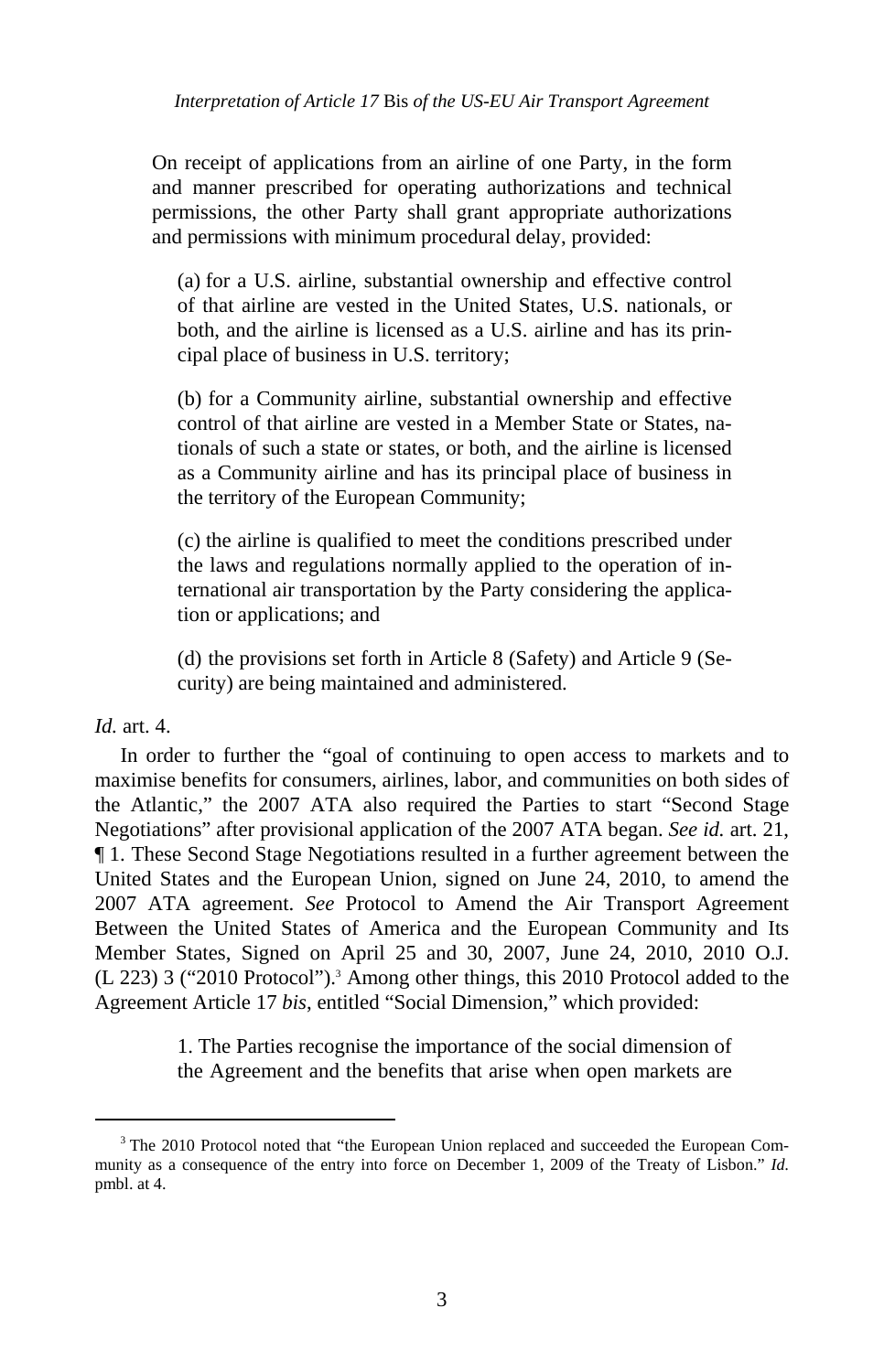accompanied by high labour standards. The opportunities created by the Agreement are not intended to undermine labour standards or the labour-related rights and principles contained in the Parties' respective laws.

2. The principles in paragraph 1 shall guide the Parties as they implement the Agreement, including regular consideration by the Joint Committee, pursuant to Article 18, of the social effects of the Agreement and the development of appropriate responses to concerns found to be legitimate.

2010 Protocol art. 4 (adding Agreement art. 17 *bis*).

The Joint Committee referenced in Article 17 *bis* is described in Article 18, which was part of the 2007 ATA and was amended by Article 5 of the 2010 Protocol. The Committee is required to meet at least once a year "to conduct consultations relating to this Agreement and to review its implementation." Agreement art. 18,  $\P$  1. A Party may also request a meeting of the Joint Committee "to seek to resolve questions relating to the interpretation or application of th[e] Agreement." *Id.* ¶ 2. The Joint Committee is tasked with reviewing "the overall implementation of the Agreement, including . . . any social effects of the implementation of the Agreement," *id.*  $\llbracket 3$ , and "develop[ing] cooperation" among the Parties by, among other things, "considering the social effects of the Agreement as it is implemented and developing appropriate responses to concerns found to be legitimate," *id*. ¶ 4(b).

The 2010 Protocol also added (again among other provisions) Article 6 *bis*, which provides that "[u]pon receipt of an application for operating authorisation, pursuant to Article 4, from an air carrier of one Party, the aeronautical authorities of the other Party shall recognise any fitness and/or citizenship determination made by the aeronautical authorities of the first Party . . . as if such a determination had been made by its own aeronautical authorities and not enquire further into such matters," absent "a specific reason for concern that, despite the determination made by the aeronautical authorities of the other Party, the conditions prescribed in Article 4 of this Agreement for the grant of appropriate authorisations or permissions have not been met." 2010 Protocol art. 2. The 2010 Protocol clarified that a "Citizenship determination" is "a finding that an air carrier . . . satisfies the requirements of Article 4 regarding its ownership, effective control, and principal place of business," and that a "Fitness determination" is "a finding that an air carrier . . . has satisfactory financial capability and adequate managerial expertise to operate such services and is disposed to comply with the laws, regulations, and requirements that govern the operation of such services." *Id.* art. 1 (adding Agreement art. 1, ¶¶ 2 *bis* & 3 *bis*).

The United States, the European Union and its Member States, Iceland, and Norway later signed an agreement incorporating the provisions of the 2007 ATA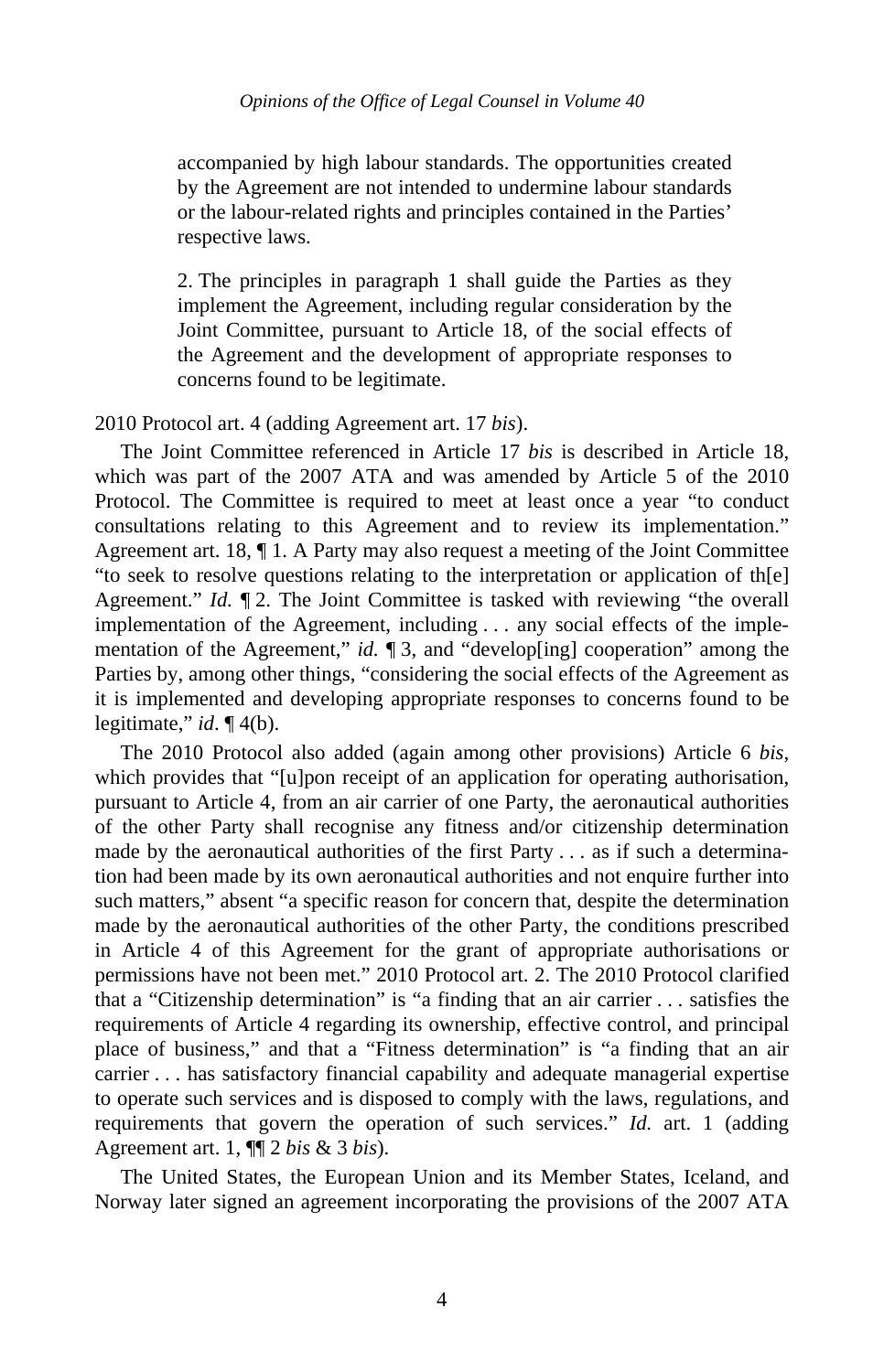and the 2010 Protocol and applying them to Iceland and Norway as if they were members of the European Union. *See* Air Transport Agreement Between the United States, European Union and Its Member States, Iceland, and Norway arts. 1–2, June 16–21, 2011, 2011 O.J. (L 283) 3.

#### **II.**

In our view, the text of the Agreement, reinforced by its purpose, makes clear that Article 17 *bis* does not provide an independent basis on which to deny an air carrier's application for a permit where the applicant is otherwise qualified to receive one under the Agreement. The interpretation of an international agreement begins with its text. *See Abbott v. Abbott*, 560 U.S. 1, 10 (2010) ("The interpretation of a treaty . . . begins with its text." (internal quotation marks omitted)); *Bank Melli Iran v. Pahlavi*, 58 F.3d 1406, 1408 (9th Cir. 1995) ("Executive agreements . . . are interpreted in the same manner as treaties. . . ."); *Air Canada v. U.S. Dep't of Transp.*, 843 F.2d 1483, 1486 (D.C. Cir. 1988) ("[We interpret] an international executive agreement . . . according to the principles applicable to treaties."); *see also* Vienna Convention on the Law of Treaties art. 31(1), *opened for signature* May 23, 1969, 1155 U.N.T.S. 331, 340 ("A treaty shall be interpreted in good faith in accordance with the ordinary meaning to be given to the terms of the treaty in their context and in the light of its object and purpose.") ("Vienna Convention"); Restatement (Third) of Foreign Relations Law § 325(1) (1987) ("An international agreement is to be interpreted in good faith in accordance with the ordinary meaning to be given to its terms in their context and in the light of its object and purpose.").

As noted above, Article 4 of the Agreement, entitled "Authorization," sets forth the standards under which the Parties to the Agreement grant the authorizations and permissions necessary to enable carriers of another Party to operate in their jurisdictions. Article 4 provides that "[o]n receipt of applications from an airline of one Party, in the form and manner prescribed for operating authorizations and technical permissions, the other Party shall grant appropriate authorizations and permissions with minimum procedural delay, provided" that three conditions are satisfied: first, the airline must be a citizen of an appropriate state; second, the airline must be "qualified to meet the conditions prescribed under the laws and regulations normally applied to the operation of international air transportation by the Party considering the application or applications"; and third, the "provisions set forth in Article 8 (Safety) and Article 9 (Security)" must be "maintained and administered." Agreement art. 4. Assuming these conditions are met (as we do for purposes of this opinion), the plain terms of Article 4 require the United States to grant the "appropriate authorizations and permissions" to the requesting carrier. *Id*.; *see id*. (if enumerated conditions are met, Parties "shall grant" authorizations to carriers of other Parties).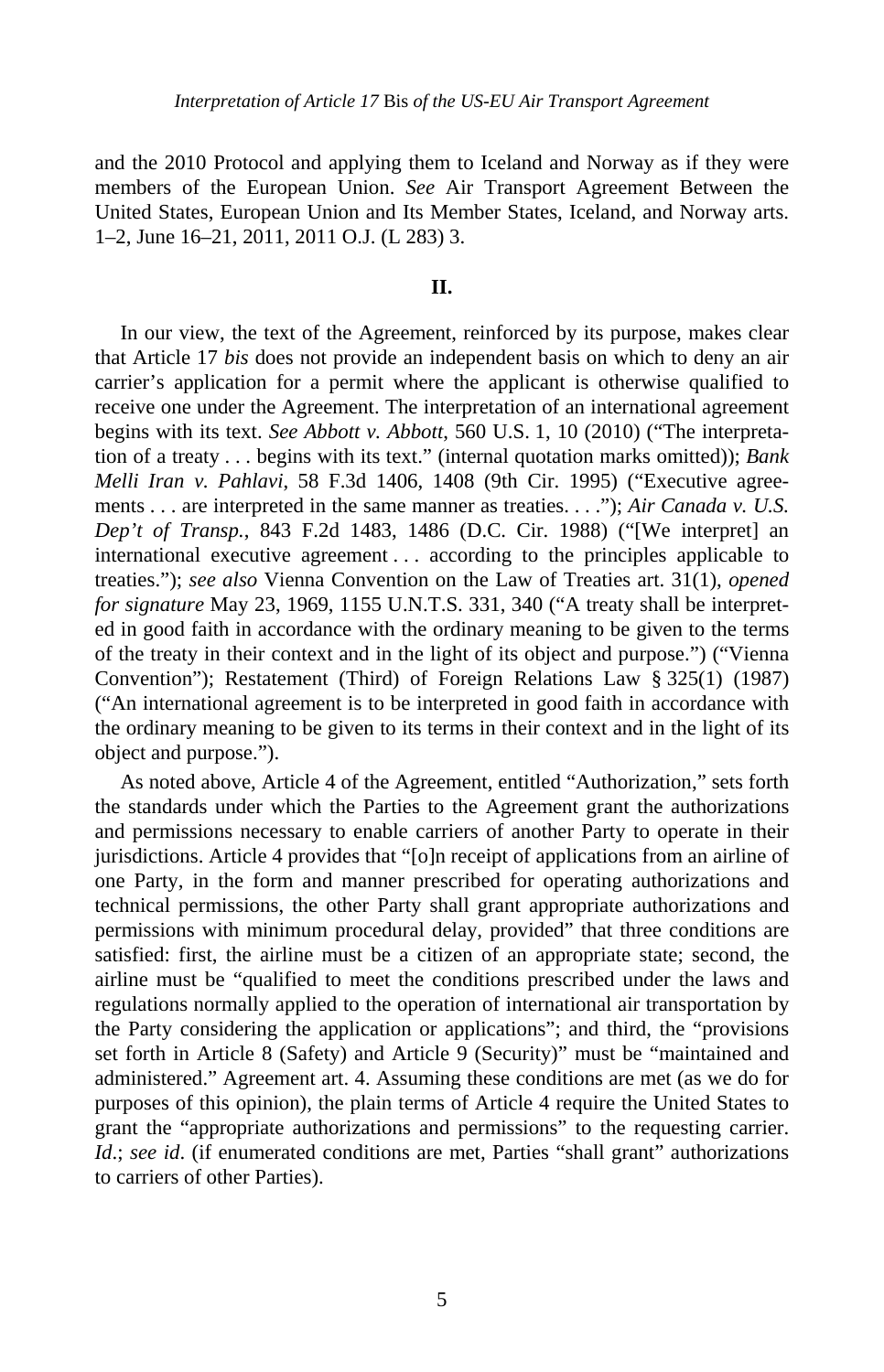Notably, in contrast to its express references to Articles 8 and 9, Article 4 does not mention Article 17 *bis*, or make compliance with that article a precondition for grant of an authorization. The fact that Article 4 explicitly conditions the grant of the relevant authorizations or permissions on "the provisions set forth" in Articles 8 and 9 "being maintained and administered" suggests that the drafters did not intend to condition a grant of authorization under Article 4 on the satisfaction of Article 17 *bis* or other unnamed articles. *Cf., e.g.*, 1 *Oppenheim's International Law* § 633, at 1279 (9th ed. 1992) ("The maxim *expressio unius est exclusio alterius* has been followed in the interpretation of treaties by international tribunals in a number of cases . . . ."). Article 4 also does not refer to the "social dimension" or "labour standards" discussed in Article 17 *bis*, or suggest that either of these factors may be considered independently of Article 4's enumerated requirements in granting an authorization.<sup>4</sup> Thus, on its face, Article 4 mandates that Parties issue appropriate authorizations and permissions to air carriers of other Parties once the three specific conditions enumerated in Article 4 are satisfied, and none of these conditions references Article 17 *bis* or the factors it describes. This straightforward reading of Article 4 strongly suggests that Article 17 *bis* does not provide an independent basis for denying an air carrier's application for a permit where the carrier is otherwise qualified to receive one under the Agreement.

It is true that the Agreement does not expressly define the "appropriate authorizations and permissions" that must be granted. Agreement art. 4. In context, however, we think it clear that this phrase refers to the authorizations and permissions necessary to enable a foreign air carrier to operate within a particular jurisdiction—in the case of the United States, a permit issued by DOT. *See* 49 U.S.C. § 41301 (providing that foreign air carrier may provide foreign air transportation only if it holds a relevant permit); *id.* § 41302 (providing Secretary of Transportation authority to issue such permits); *see also* State Legal Analysis at 3 ("Article 4 imposes an obligation to issue a permit provided that the criteria in Article 4 are met."); DOT Legal Analysis at 5 (once fitness and safety criteria under Agreement are satisfied, "DOT is legally required to grant" a carrier's application to provide services in the United States). The phrase "authorizations and permissions" is naturally read to refer back to the "operating authorizations and technical permissions" mentioned earlier in the same sentence; i.e., the kinds of authorizations and permissions necessary to "operat[e]" an airline in the relevant jurisdiction. *See* Agreement art. 4 ("On receipt of applications from an airline of one Party, in the form and manner prescribed for operating authorizations and technical permissions, the other Party shall grant appropriate authorizations and permissions with minimum procedural delay . . . .").

 $\overline{\phantom{a}}$  Because we assume that Article 4's enumerated requirements are satisfied, we do not consider whether the principles discussed in Article 17 *bis* could ever be relevant in determining whether those requirements are met.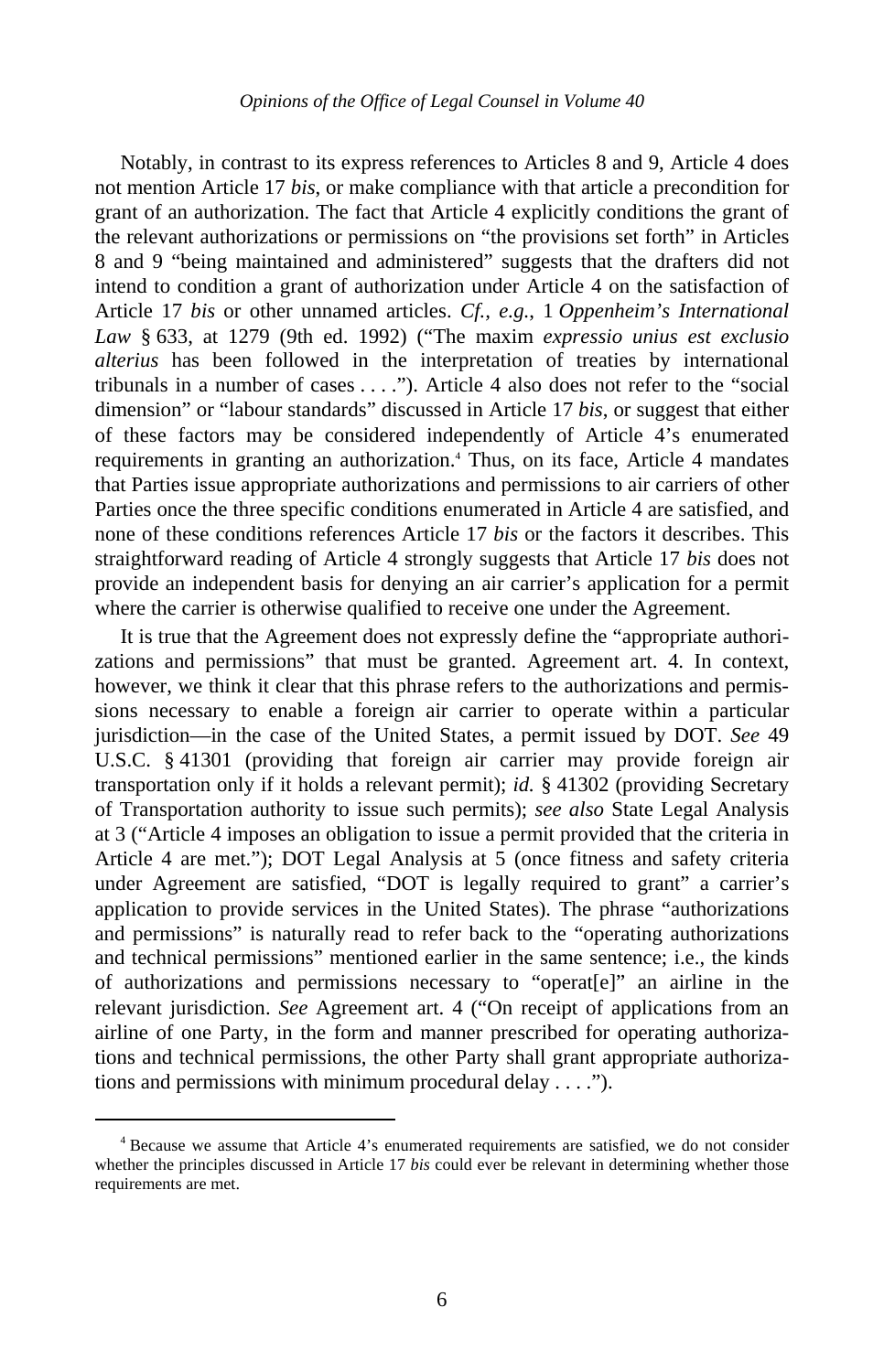The term "appropriate," considered in isolation, might be taken to indicate that the Parties retain the discretion to deny authorizations or permissions if they conclude that issuing them would be "[in]appropriate," a reading that might suggest that the considerations set forth in Article 17 *bis* could independently be taken into account in deciding whether to issue a permit. In context, however, this is an implausible reading of that term. *E. Airlines, Inc. v. Floyd*, 499 U.S. 530, 534 (1991) ("[W]e begin with the text of the treaty and the context in which the written words are used." (internal quotation marks omitted)). As noted above, Article 4 mandates that authorizations and permissions be granted "with minimum procedural delay, provided" that certain conditions are satisfied. Agreement art. 4. It then enumerates and describes each condition, and subsequent articles discuss in great detail the specific requirements and procedures related to safety (Article 8) and security (Article 9). It would be fundamentally at odds with this explicit enumeration for the Parties to have indicated, with a single open-ended adjective inserted outside the enumerated list of conditions, that the Parties were also free to deny permits as not "appropriate" for other unspecified reasons. *Cf*. *Whitman v. Am. Trucking Ass'n*, 531 U.S. 457, 468 (2001) ("Congress . . . does not, one might say, hide elephants in mouseholes."). It is far more natural in context—and far more consistent with the text of Article 4 and the rest of the Agreement—to read the phrase "*appropriate* authorizations and permissions" to refer to those particular authorizations and permissions a carrier needs to operate in a specific jurisdiction. Agreement art. 4 (emphasis added). The Agreement gives qualified carriers of each Party the opportunity to offer services in the jurisdiction of any other Party, provided the listed conditions are met. *Id*. The specific authorizations and permissions necessary for them to do so may vary according to each Party's relevant laws and regulations. Referring to "appropriate authorizations and permissions" is a convenient way to capture, in a single phrase, whatever authorizations and permissions a carrier needs in a given jurisdiction to enable it to provide services consistent with the Agreement. *Cf. United Sav. Ass'n of Tex. v. Timbers of Inwood Forest Assocs.*, 484 U.S. 365, 371 (1988) ("A provision that may seem ambiguous in isolation is often clarified by the remainder of the statutory scheme . . . because only one of the permissible meanings produces a substantive effect that is compatible with the rest of the law.").

The text of Article 17 *bis* likewise fails to suggest that it provides a basis for denying a permit if the requirements referenced in Article 4 are satisfied. Paragraph 1 of Article 17 *bis* provides that the Parties "recognise" the importance of the social dimension of the Agreement "and the benefits that arise when open markets are accompanied by high labour standards," and then states that "[t]he opportunities created by the Agreement are not intended to undermine labour standards or the labour-related rights and principles contained in the Parties' respective laws." Agreement art. 17 *bis*, ¶ 1. Paragraph 1 is thus, on its face, simply a statement of the Parties' recognitions and intentions, and does not create any affirmative rights, obligations, or authorities. Paragraph 2 explains that the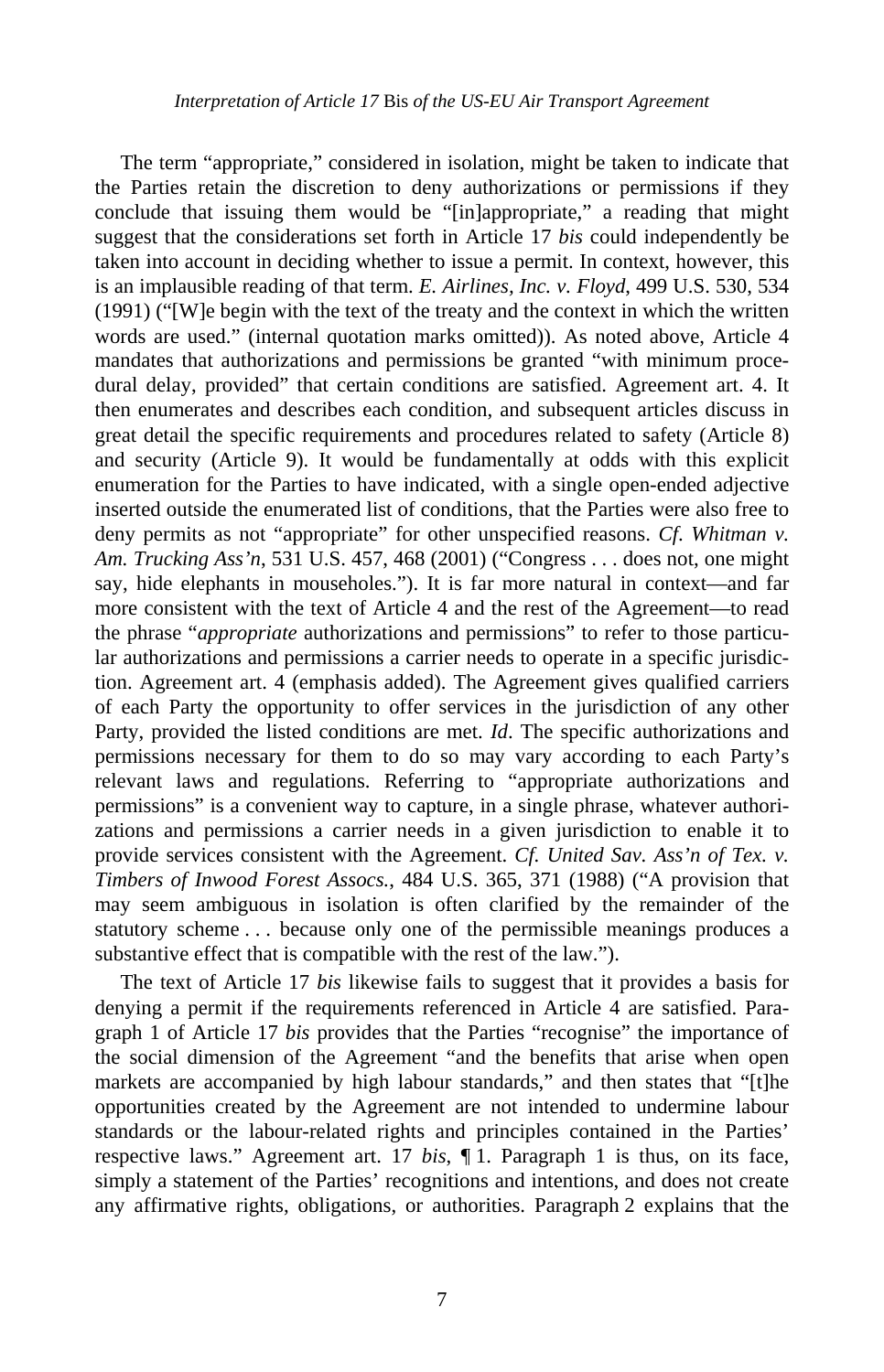"principles in paragraph 1 shall guide the Parties as they implement the Agreement, including regular consideration by the Joint Committee, pursuant to Article 18, of the social effects of the Agreement and the development of appropriate responses to concerns found to be legitimate." *Id.* ¶ 2. DOT suggests that this provision is "essentially hortatory," and that the statement that the principles in paragraph 1 "shall guide" the Parties' implementation of the Agreement does not impose any obligation on the Parties. DOT Legal Analysis at 5. The State Department suggests that, under paragraph 2, if a Party had "concerns about some aspect of labor rights regarding its own implementation or the implementation of the Agreement by another Party," the Party "could consider on its own what, if any, action is appropriate (and consistent with the Agreement) or could potentially raise the issue with some or all other Parties." *Id.* But, in State's view, paragraph 2 "does not authorize actions that would run counter to express legal obligations of the Parties under other provisions of the Agreement—such as the obligation at issue here, to grant a permit where Article 4's requirements are satisfied." *Id.* "In that context," State explains, "[p]aragraph (2) at most provides for the Joint Committee to consider labor-related concerns raised by the Parties . . . ." *Id.* We need not attempt to determine the precise meaning of paragraph 2, because in our view, no plausible reading of that provision would provide a basis for denying a permit to an air carrier otherwise qualified under Article 4. As explained above, once the requirements enumerated in Article 4 are satisfied, Article 4 does not leave the Parties with any discretion to deny a permit, or to condition the grant of a permit on requirements that are not enumerated or referenced in Article 4 itself. *See supra* pp. 5–7. Thus, even if Article 17 *bis* were read more expansively than DOT or State suggests, as not simply authorizing but also *requiring* the Parties to take *all* possible actions consistent with the Agreement to respond to labor concerns whenever feasible, such actions could not include denying a permit when the requirements of Article 4 are met, because the Agreement does not allow the Parties to take such an action.<sup>5</sup>

This conclusion is reinforced by the amendment history of the Agreement. Article 17 *bis* was added to the Agreement in 2010. If the drafters had intended Article 17 *bis* to affect the permitting process described in Article 4, they could have said so expressly. Indeed, they included precisely such a clarification in Article 6 *bis*, which was also added in 2010. Article 6 *bis* sought to streamline the permit approval process in Article 4 by providing that, in many circumstances, Parties are required to accept the fitness and citizenship determinations made by the aeronautical authorities of other Parties. Consistent with this purpose, Article 6 *bis* expressly references Article 4 and makes clear that it is intended to affect the way applications under Article 4 are reviewed. *See* Agreement art. 6 *bis* ("Upon

 $rac{1}{5}$ <sup>5</sup> To be clear, we express no view on whether Article 17 *bis* can be interpreted in this more expansive manner.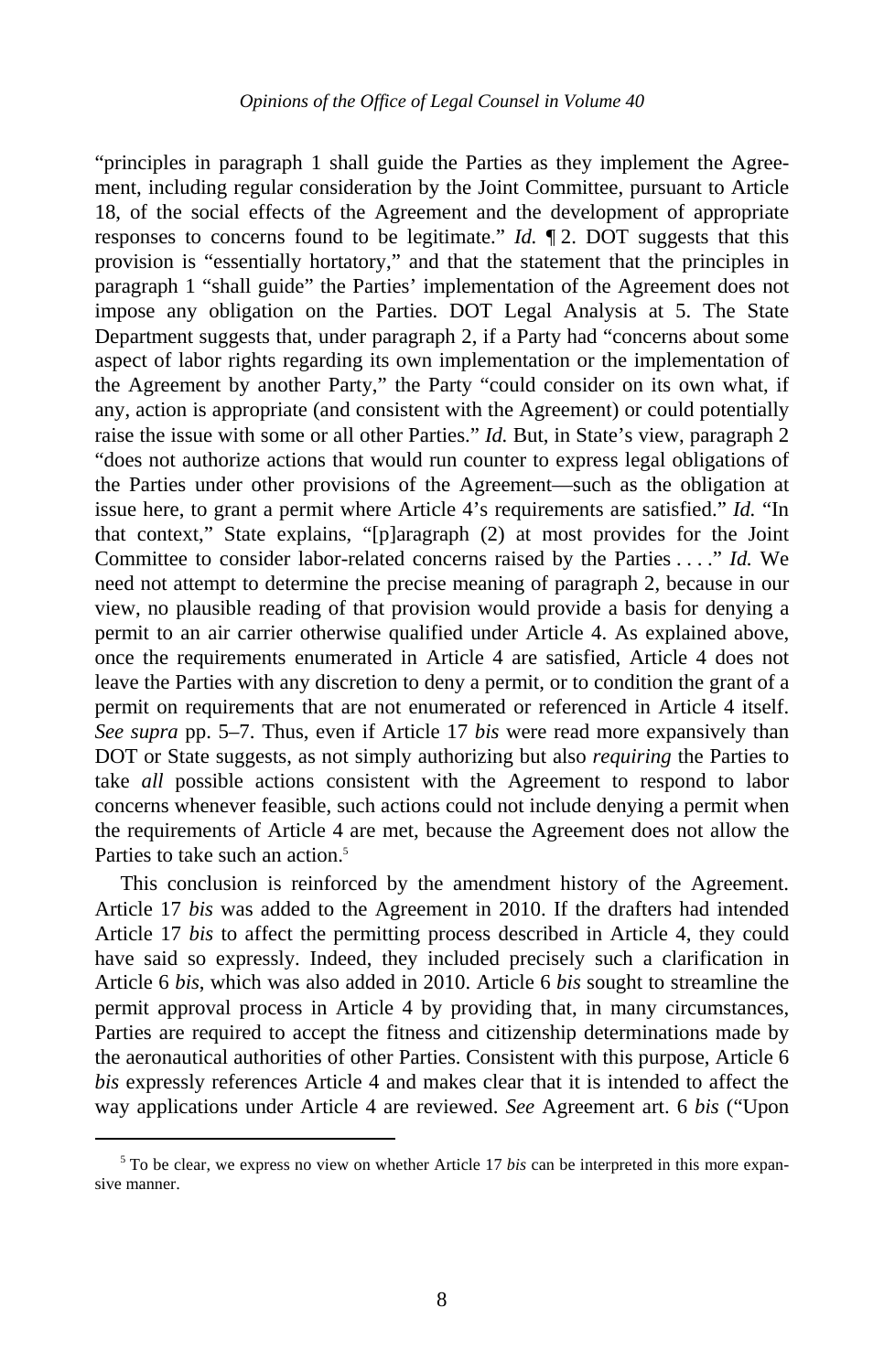receipt of an application for operating authorisation, pursuant to Article 4, from an air carrier of one Party, the aeronautical authorities of the other Party shall recognise any fitness and/or citizenship determination made by the aeronautical authorities of the first Party . . . as if such a determination had been made by its own aeronautical authorities and not enquire further into such matters," with certain limited exceptions.). This express reference to Article 4 suggests that when the drafters of the 2010 amendments intended the new provisions in the Agreement to affect the implementation of Article 4, they said so explicitly. Article 17 *bis*, however, does not mention Article 4. Nor does it expressly indicate—as other articles do—that it is intended to override other provisions in the Agreement. *Cf.*  Agreement art. 6 ("Notwithstanding any other provision in this Agreement, the Parties shall implement the provisions of Annex 4 in their decisions under their respective laws and regulations concerning ownership, investment and control."); *id.* art. 10,  $\P$  10 ("Notwithstanding any other provision of this Agreement . . . ."); *id*. annex 1, § 3 ("Notwithstanding Article 3 of this Agreement . . . ."). Thus, like the text of Article 4, the text of Article 17 *bis* fails to indicate that it provides any basis for denying a permit if the requirements in Article 4 are satisfied.

This conclusion is also consistent with the general purposes of the Agreement. *See, e.g.*, *Abbott*, 560 U.S. at 9–10 (noting that treaty interpretation inquiry is shaped by, *inter alia*, the text and purposes of the treaty); *id.* at 28–29, 46 (Stevens, J., dissenting) (interpreting treaty by looking to treaty's text and purpose); *Application of the Federal Water Pollution Control Act to the Former Panama Canal Zone*, 5 Op. O.L.C. 80, 81 (1981) ("Panama Canal Opinion") (noting that "[t]reaties are to be construed with the highest good faith with an eye to the manifest meaning of the whole treaty," and construing provisions "consistently and in keeping with the purpose of the Treaty" (internal quotation marks omitted)); Vienna Convention art. 31(1), 1155 U.N.T.S. at 340. The State Department, which led the negotiation of the Agreement on behalf of the United States, has indicated that "[t]he central purpose of the Agreement was to increase opportunities to provide air services between the Parties." State Legal Analysis at 4; *see also Sumitomo Shoji Am., Inc. v. Avagliano*, 457 U.S. 176, 184–85 (1982) (negotiating agency's views get "great weight"); Panama Canal Opinion, 5 Op. O.L.C. at 82 ("In interpreting a treaty and other international agreements, the construction placed upon it by the Department charged with supervision of our foreign relations should be given much weight."). This view is confirmed by the preamble of the Agreement, which states that, in entering into the Agreement, the Parties desired "to promote an international aviation system based on competition among airlines in the marketplace with minimum government interference and regulation," and intended to "open[] access to markets and maximiz[e] benefits for consumers, airlines, labor, and communities on both sides of the Atlantic." 2007 ATA pmbl. at 4–6; *see also* 2010 Protocol pmbl. at 4 (noting that Parties intended "to build upon the framework established by [the 2007 ATA], with the goal of opening access to markets and maximising benefits for consumers, airlines,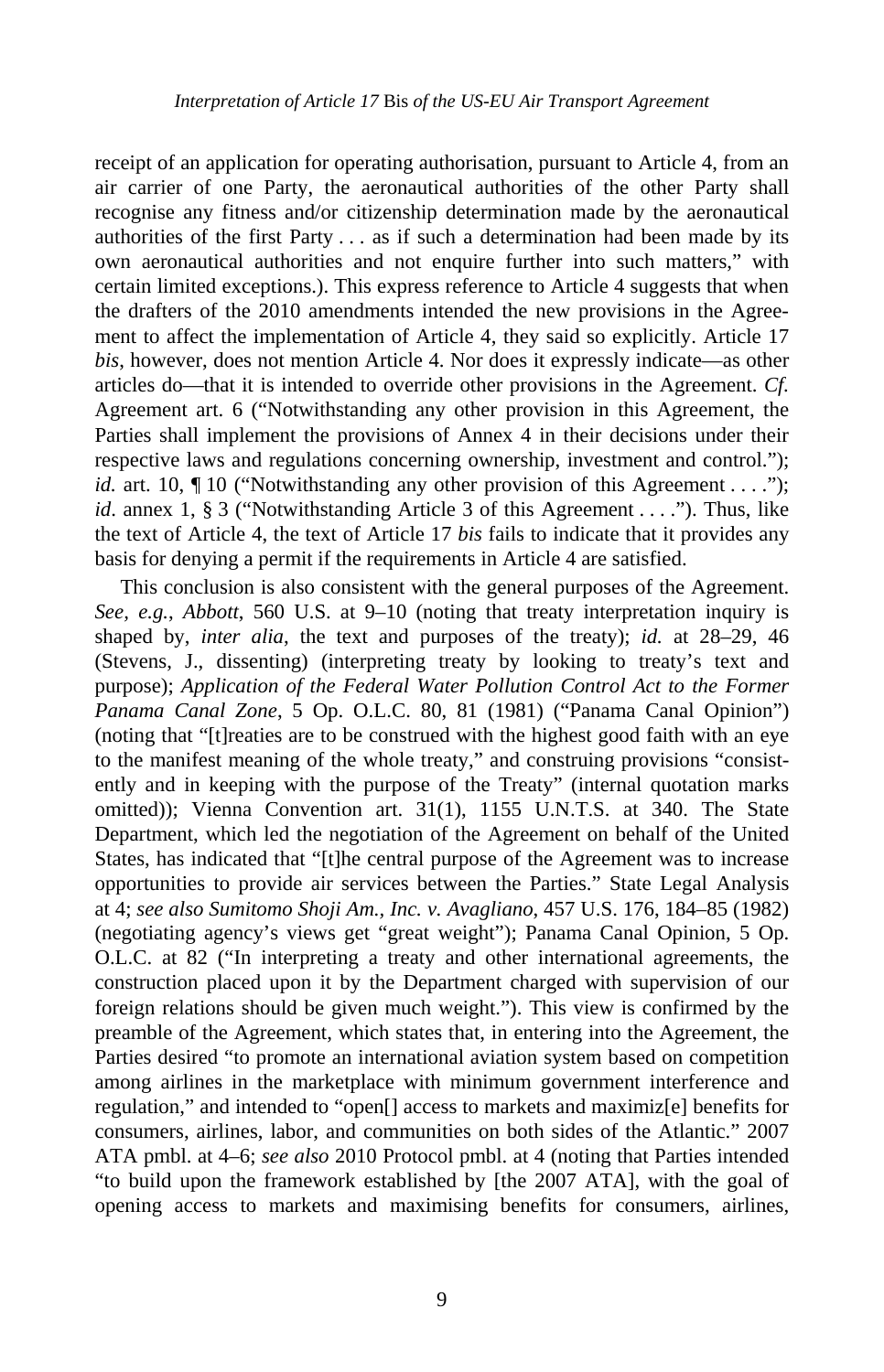labour, and communities on both sides of the Atlantic"). The purpose of promoting open access by airlines of one Party to the markets of the other Parties is served by the clear procedures set forth in Article 4, which limit each Party's discretion to deny permits to carriers of the other Parties, thereby ensuring that government interference with competition is "minim[ized]." To be sure, benefits to labor were relevant to the Parties and explicitly mentioned in the preamble, but these references, read in light of the preamble as a whole, suggest only that the Parties believed benefits to labor were among the benefits that flowed from open access to markets. *See generally* Agreement pmbl.; *see also* 2010 Protocol art. 6 ("The Parties commit to the shared goal of continuing to remove market access barriers *in order to* maximise benefits for consumers, airlines, labour, and communities on both sides of the Atlantic . . . ." (emphasis added)).<sup>6</sup>

Finally, we also considered whether a provision concerning Article 17 *bis* in the current DOT appropriations bill, which is identical to a provision in the previous year's bill, alters our analysis. *See* Consolidated Appropriations Act, 2016, Pub. L. No. 114-113, div. L, § 413, 129 Stat. 2242 (Dec. 18, 2015); Consolidated and Further Continuing Appropriations Act, 2015, Pub. L. No. 113- 235, div. K, § 415, 128 Stat. 2130, 2765 (2014). That provision states that "[n]one of the funds made available by this Act may be used to approve a new foreign air carrier permit . . . or exemption application . . . of an air carrier already holding an air operators certificate issued by a country that is party to the [Agreement] where such approval would contravene United States law or Article 17 bis" of the Agreement. Pub. L. No. 114-113,  $\S$  413(a). It then clarifies that "[n]othing in this section shall prohibit, restrict or otherwise preclude the Secretary of Transportation from granting a foreign air carrier permit or an exemption to such an air carrier where such authorization is consistent with the [Agreement] and United States law." *Id*. § 413(b). Whatever the meaning or effect of this provision as a matter of domestic law, it does not affect our interpretation of the Agreement itself. As discussed above, the text of the Agreement is clear. The Departments of State and Transportation—the principal government entities involved in negotiating and implementing the Agreement on behalf of the United States—agree that Article 17 *bis* does not provide an independent basis upon which a Party to the Agreement may deny an application for a permit from an otherwise qualified

 $\overline{\phantom{0}}$  $6$  Because we conclude that the text of the Agreement is clear, and consistent with the central purpose of the Agreement, we need not inquire into the negotiating history. *Cf. Chan v. Korean Air Lines, Ltd.*, 490 U.S. 122, 134 (1989) ("We must . . . be governed by the text . . . whatever conclusions might be drawn from the intricate drafting history . . . . The latter may of course be consulted to elucidate a text that is ambiguous. But where the text is clear, as it is here, we have no power to insert an amendment." (citations omitted)); *see also* Vienna Convention art. 32, 1155 U.N.T.S. at 340. Nevertheless, the State Department has informed us that it "believes that the negotiating history of the treaty confirms the conclusion that Article 17 *bis* does not constitute a basis for a Party to unilaterally deny a permit to an otherwise qualified carrier of another Party." State Legal Analysis at 4.